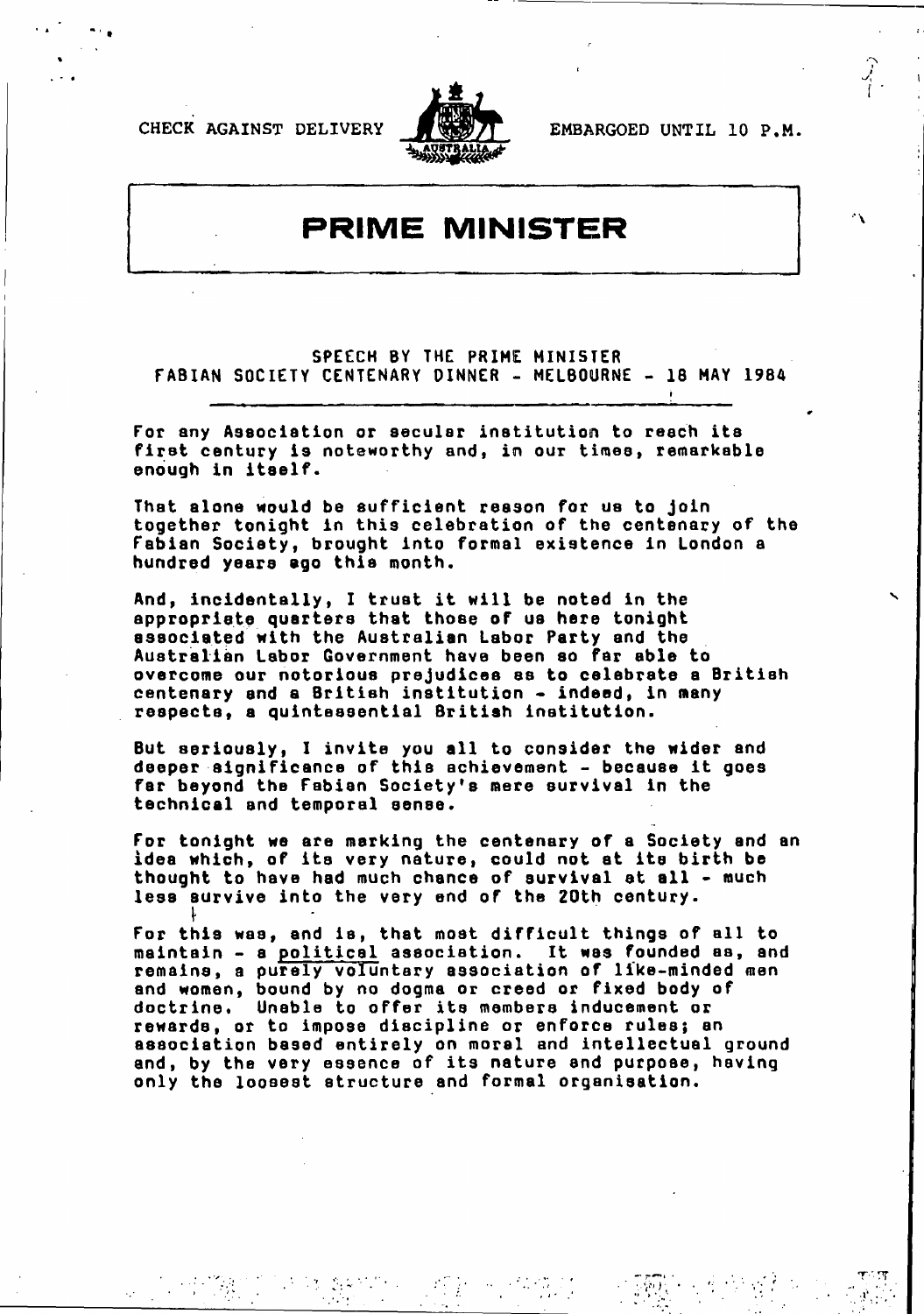Further, the century since 1884 has been the moat turbulent and eventful in human history, a century of tremendous change in human attitudes and standards, **a** revolutionary era in which no political, social or economic assumption made a century ago has gone unchallenged, and few, if any, have not been fundamentally changed.

 $\Delta$ 

ŧ,

Yet the Fabian Society and its original ideals endure.

That a Society so conceived could survive in such a century - and survive with continuing vigour - is surely striking testimony to the enduring strength of the cause with which it has been so closely identified and to which it has contributed so much -the cause of social democracy.

**I** deliberately use the words "the cause with which it is identified", because the Fabian Society did not **and** does not claim to be a cause in Itself.

Rather, it was called into existence to represent and promote an idea and an ideal - and, most important - a method, an approach **by** which that idea could beat **be** implemented and **by** which the ideals of social democracy could be given practical effect.

And almost from the beginning, its founders envisaged that the vehicle would be a labour party - long before the British Labour Party as such existed.

Sidney Webb - one of the founders of the Fabian Society and for so long its presiding genius described the process in this wayi

"From **1887,** the Fabians looked to the formation of a strong and independent Labour Party. we did **all** we could to foster and assist, in succession, the Independent Labour Party, then the Labour Representation Committee and then the Labour Party ...... but we also eat ourselves to detach the concept of socialism from such extraneous ideas as suddenness and simultaneity of change, violence and compulsion, and atheism or anti-clericalism ...... nor did we confine our propaganda to the slowly emerging labour party, or to those who were prepared to call themselves socialists, or to the manual workers or to any particular class."

**So,** from the beginning, the Society drew its strength from its vision of the future of Labor and the Labor Party.

But beyond this fundamental strength, many factors have contributed to the strength and survival of the Society.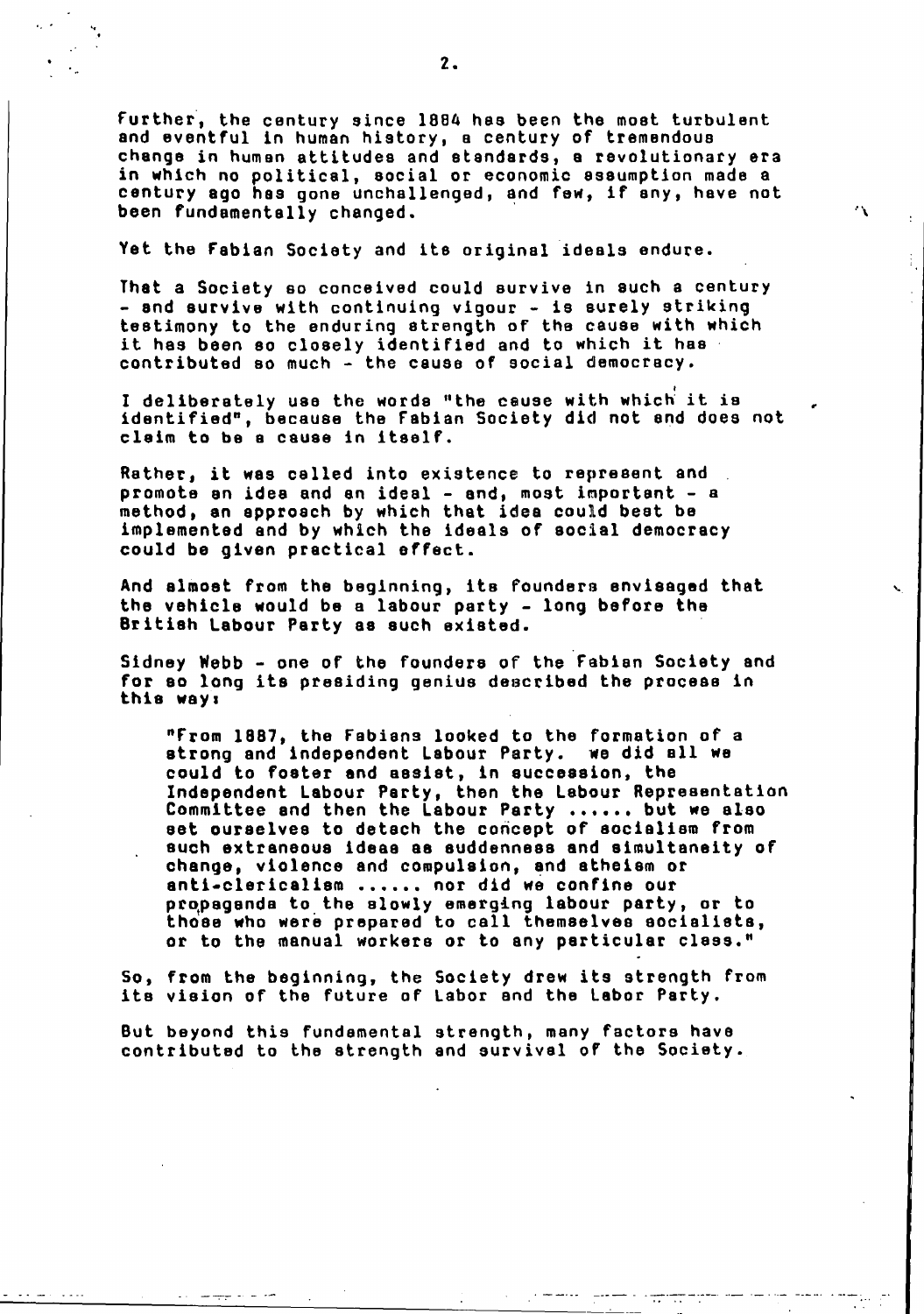First, we cannot ignore the personal element - that extraordinary galaxy of political, intellectual and literary talent which made up the firmament of Fabianism the **Webba,** Graham Welles, George Bernard Shaw; then later Tom Mann, who **helped** introduce Fabianiam to Australia; then later on again people like Bertrand Ruesell, **G.D.H.** Cole\$ Harold Laski and R.H. Tawnoy.

 $\mathcal{L}^{\mathcal{L}}$ 

 $\frac{1}{2}$  ,  $\frac{1}{2}$ 

 $\sim 100$ 

Many may think that, in terms of hia contribution to Fabian philosophy and social democratic thought, Tawney was the greatest of them all. Certainly his great work Equality stands as the definitive exposition of the true meaning of social democracy, both as an ideal and **a** practical program.

Another source of the Society's strength was what we may call the methodology of Fabinaism - the primacy given to facts, knowledge, proper research and solid information as the basis for action - whether political, social or economic action. It was the recognition, as Beatrice **Webb** put it, that:

"Reform will not **be** brought about **by** shouting. What is needed is hard thinking"..

And the third and greatest and most enduring source of the influence of Fabianism was the idea of practical relevance. And this is the very essence of Fabianism.

It **is** the recognition that the commitment to democracy and democratic means is fundamental.

It is the recognition that this fundamental commitment imposes on social democrats obligations and restraints in terms both means and ends.

It is the recognition, **as I** myself put it in the "Resolution of Conflict" lectures - the Boyer Lectures, in 1979 - "of the need for those who would advocate change to temper. their fervour with **a** sense of gradualism".

Arid it cannot **be** emphasised, too strongly or too often, that this approach is not **a** matter of mere pragmatism. It is equally **a** matter **of** principle.

It is **a** principle which follows inexorably from our commitment to democracy.

And it **is a** principle which lies at the very heart, not only of Fabianism, but social democracy throughout the world.

It is of course the classic concept of Fabianiam - the inevitability of gradualness.

والردا المحجب

المستحقق والمتحصصان

And nothing is more widely misunderstood or more frequently misrepresented.

**3.**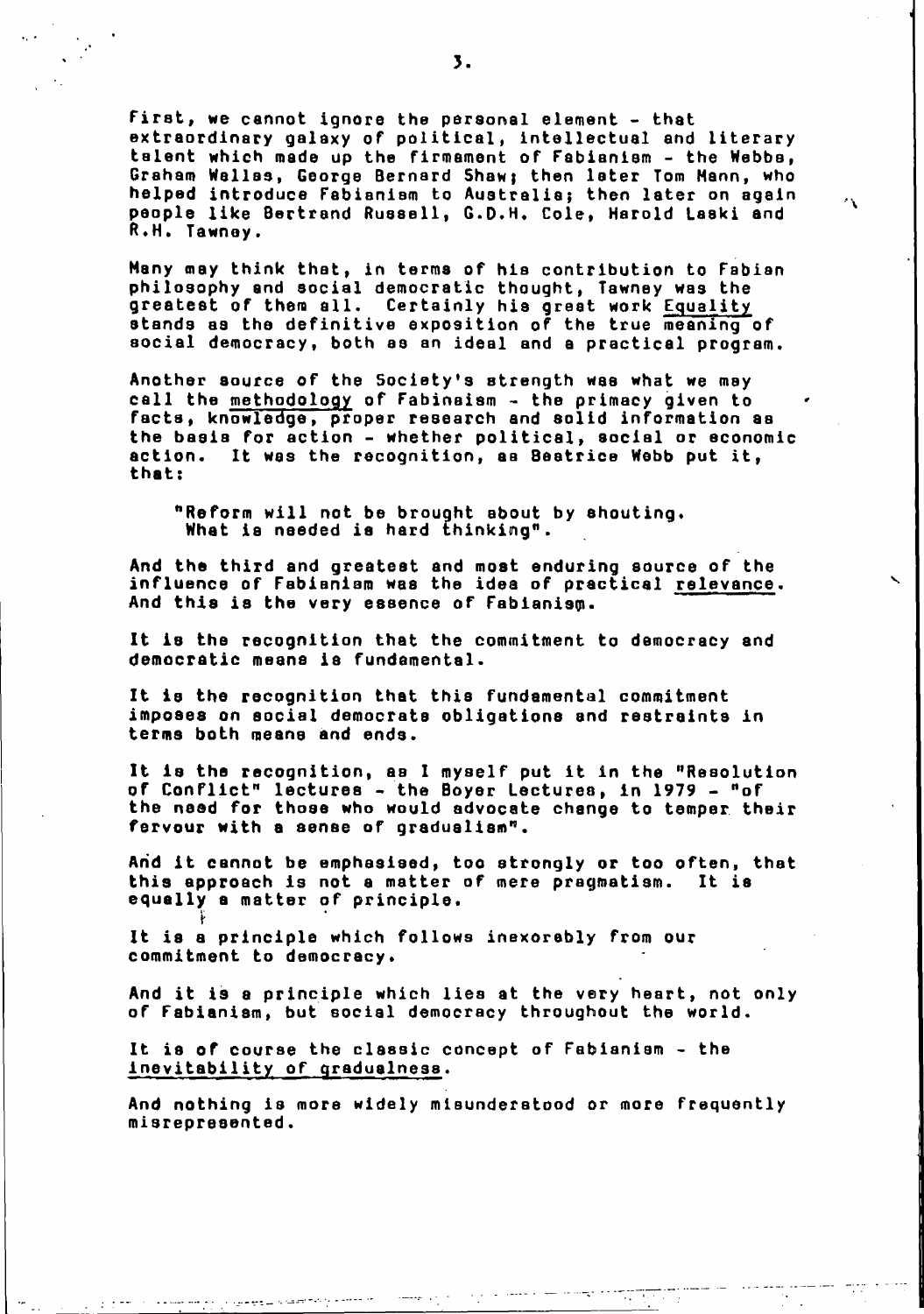It was never conceived **as** B Justification for opportunism. It was, and is, **a** principle **of** necessity.

The principle was first and beat propounded **by** Sidney Wnhh himself. SPAalcing **ae** Pzrooident **ul'** the British Labour Executive at the Party Conference in **1923,** he said:

"Let me **Insist** on what our opponents habitually ignore, and, indeed, what they seem intellectually incapable of understanding, namely the inevitable gradualness of our scheme of change. The very fact that Socialists have both principles and a programme appears to confuse nearly all their critics.

 $\Delta$ 

Webb continued:

र अक्ट*रि*ल

**If** we state our principles, we are told 'That is not practicable'. When we recite our programme the objection is 'That is not Socialism'. But why, because we are idealists, should we **be** supposed to be idiote? For the Labour Party, it must be plain, Socialism is rooted in Democracy; which necessarily compels us to recognise that every step towards our goal is dependent on gaining the assent and support of at least **a** numerical majority of the whole people. Thus, even if we aimed at revolutionising everything at once, we should necessarily **be** compelled to make each particular change only at the time, and to the extent, and in the manner, which ten of fifteen million electors, in **all** sorts **of** \*conditions, of all aorts of temperaments, from Lend's End to the Orkneys, could be brought to consent to it."

That was **Webb** in Britain In **1923.** It is as relevant and true in Australia in 1984. For it represents an unchanging truth and **a** fixed principle for the Labor Party and social democrats everywhere.

And.I repeat and'emphasis it goes beyond pragmatism; it is the principle which flows from our fundamental commitment to democracy.

**I** suppose there is no greater hero in the pantheon of radical reform than Aneurin Bevan, who was also a great Fabian. He was never accused of selling out, or selling the cause short. He was never denounced as an opportunist or derided **as** a pramgatist.

 $\leftarrow$   $\leftarrow$   $\leftarrow$   $\mathcal{L}$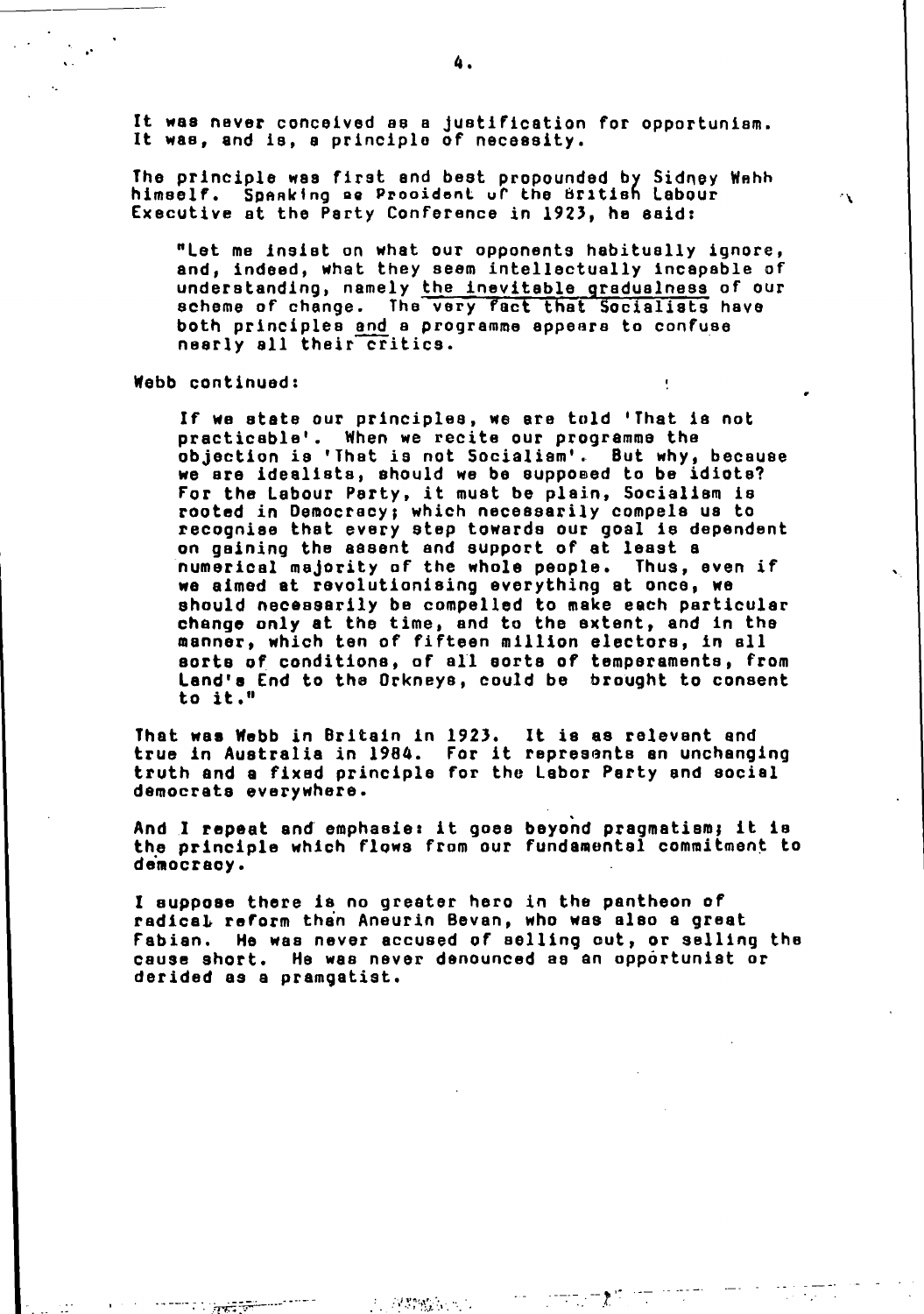Thirty years after Webb's analysis which I have just quoted, Bevan wrote this magnificent confession of his faith:

"The philosophy of democratic Socialism is essentially cool in temper. it sees society in its context with nature and is conscious of the limitations imposed **by** physical conditions. It **sees** the individual in his context with society and is therefore compassionate and tolerant. Because it knows that all political action must **be a** choice between a number **of** possible alternatives it eschews **all** absolute prescriptions and final decisions.

ΛY.

Consequently it is not able to offer the thrill of the complete abandonment of private judgment, which is the allure of modern Soviet Communism and of Faacism, its running mate........ It accepts the obligation to choose among different kinds of social action and in **so** doing to bear the pains **or** rejecting what is not practicable or less desirable

It seeks the truth in any given situation, knowing **all** the time that if this **be** pushed too far it falls into error....... Its chief enemy is vacillation, for it must achieve passion in action in the pursuit of qualified judgments. It must know how to enjoy the struggle, whilst recognising that progress is not the elimination of struggle but rather **a** change in its terms".

In this brief review, I have said enough to indicate the spirit, ideals, methods and objectives of the Society whose centenary we celebrate tonight.

**I** have so far referred only in passing to its Australian contribution, **as** part of its general contribution to the cause of Labor and social democracy.

But Australian Fabianism and Australian Fabians have made **a** specific and significant contribution to the Australian Labor movement and the Austraian Labor Party.

The circumstances in which the Society in Australia has operatled have, of'course, differed considerably from those of the parent body. So too has its role.

The Australian Labor Party is many years older than the British Labour Party. Our Parliamentary success came much earlier and has been much more consistent than that of the British Labour Party. That early and consistent success, combined with our historic origins in the trade union. movement, meant an emphasis on practical achievement above theory and doctrine.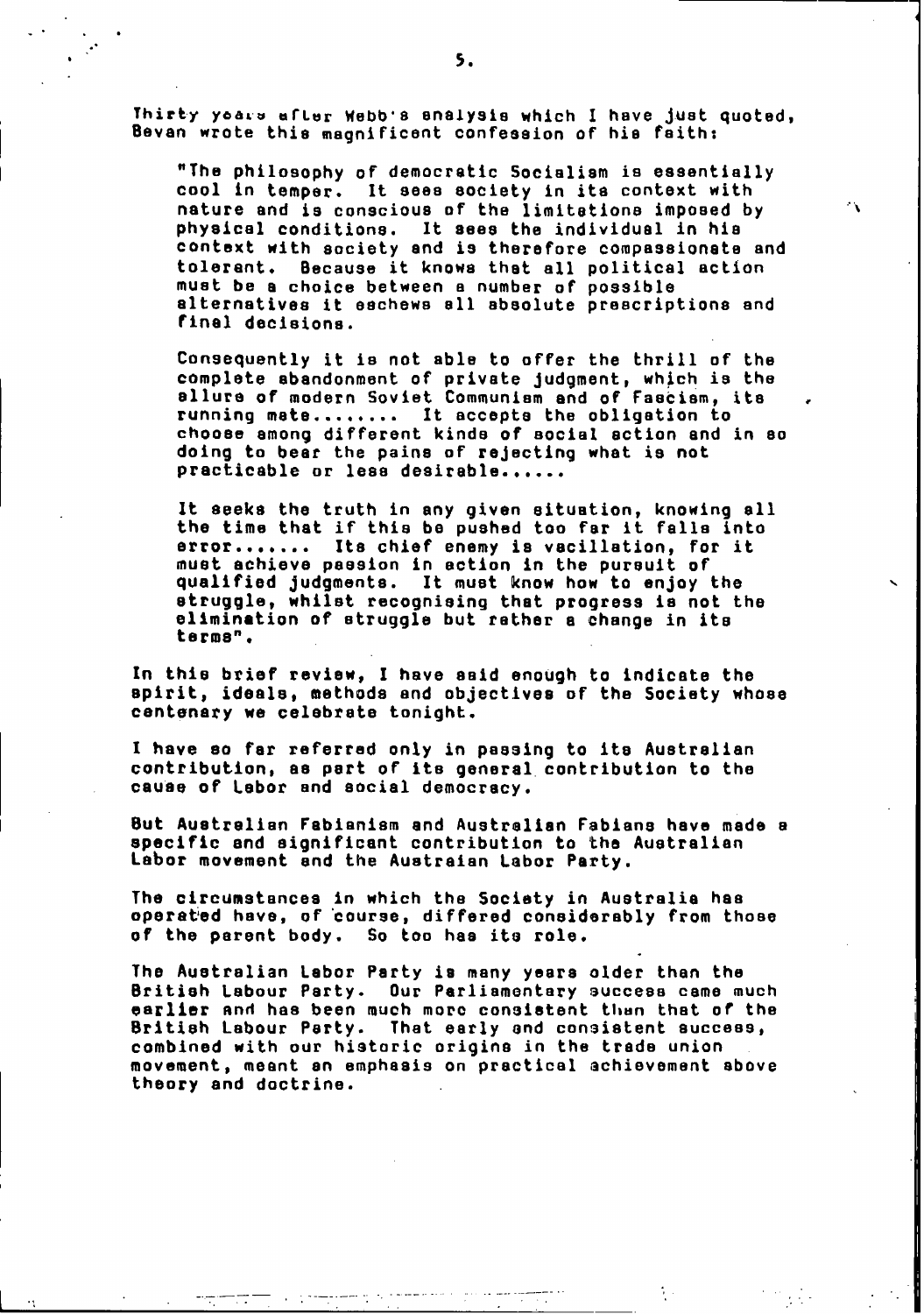And indeed, the Australian men and women of the **1890's** and the early **1900's had** already recognised the inevitability of gradualness and applied it in practice, at a time when, for the British Labour Party, it was merely a statement of principle for future Labour governments, yet to be elected.

 $\mathbf{r}$ 

**A** further difference in the role of Fabianism in Australia lay in the nature of aur Federal system and **I** mean, not only the Federal nature of the Australian Constitution, but the Federal structure of the Australian Labor Party itself.

It may even be that the comparative success of the Society in Melbourne relative to other capitals reflected something of our colonial past. It certainly established Melbourne in its role as the headquarters **of** the radical tradition in Australia.

But despite the differences, Fabianism has made a valuable and enduring contribution to social democracy in Australia, in both thought and action.

Fabian Societies were formed here as early as **1896.**

As Frank Crean has recalled, the present Society, the Fabian Society of Victoria, now, **I** am pleased to **say,** properly named the Fabian Society **of** Australia was formed in 1947.

And of course that was a very significant year in the history of the Australian Labor Party and the Australian Labor **movement.**

**I** hasten to **say** that I'm not suggesting that Importance derives anything from the fact that 1947 happened to be the year **I** joined the Labor Party in Perth.

But the year 1947 represented both a high tide, and **a** turning of the tide, for post war Labor, and for the **Chifley** Labor Government. It was for the movement as a whole a year **of** great optimism and enthusiasm and achievement. The work **of** post war reconstruction was going on apace. Full employment was established as a national principle and **a** national goal.

But 1947 was also's year when the challenge against bank nationslisation forced on us a realisation of' the restrictions and restraints imposed **by** the Constitution, and in particular **by** Section **92.**

Consequently, this **led** to a rethinking of our approach. Because, unless the Platform was just to stagnate into irrelevance, the search **had** to be made for alternative means of achieving our objectives.

 $\frac{1}{2} \frac{1}{2} \frac{1}{2} \frac{1}{2} \frac{1}{2} \frac{1}{2} \frac{1}{2}$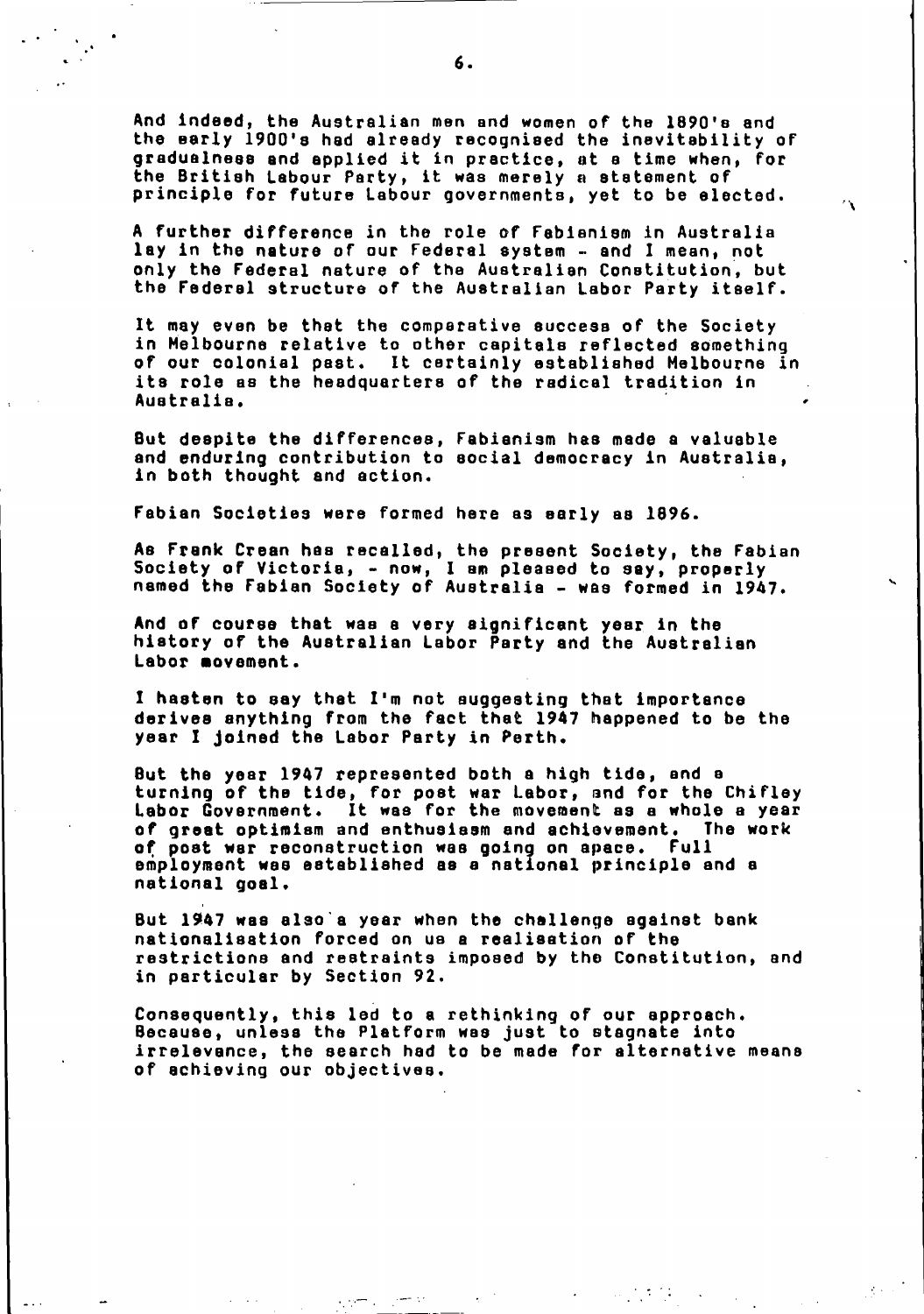And in that search - and it was a search and a development of policy that went on for more than 20 years - Fabians were in the forefront Fabians **like** Frank Crean, Jim Cairns, Kim Beazisy, Race Mathews, and not least our own Fabius Maximus - Gough Whitlam himself.

 $\mathcal{L}_{\mathbf{A}}$ 

Throughout the long years in the wilderness, the Society played a valuable role in producing and dissiminating information and ideas, and in promoting dialogue.

It preserved the Fabian tradition **of** research as the basis for reform.

There were times in the bitter years after the Split when the Fabian Society seemed almost a lone voice for sanity, civility, realism and genuine idealism amongst us in Victoria.

But above **all,** the ongoing importance of Fabianiam, in Australia has been to help bring to our movement, and our cause, that quality which **I** said before was the essence of social democracy the need for **a** sense of relevance, in the application of our ideas and our Ideals to practical purposes and achievable goals.

And in this **I gladly** acknowledge the debt **of** my own Govsrnmont to Fabisnism.

Earlier **I** dealt at some length with the principle of the Inevitability of gradualness.

There was another important idea - a method more than a principle - which became closely associated with Fabianiam.

Sidney **Webb** called It "permeation".

Today it would **be** called "consensus".

**Webb** put It this wayz

 $\mathcal{L}_{\text{max}}$ 

كالمنابذ

**I** 

"Moat reformers think that all they have got to do in a political democracy is to obtain **a** majority. This is a profound mistake. What has to **be** changed is not only thei-vote that **Is** cast, but also the mental climate in which Parliament and the Government both live and work."

That **I** find, to **be** an accurate description of the approach I and **my** colleagues have tried to bring to the affairs of this nation in our first term of office. From the National Summit on, we have attempted to transform the atmosphere of politics the background, the assumptions, the shared information and perceptions of common goals, through which decisions can **be** made, not just **by** the Government and Parliament but **by key** groups and Interests like business and unions.

**SEP 37** 

 $\overline{\mathcal{L}_{\mathcal{A}}^{\mathcal{A}}}$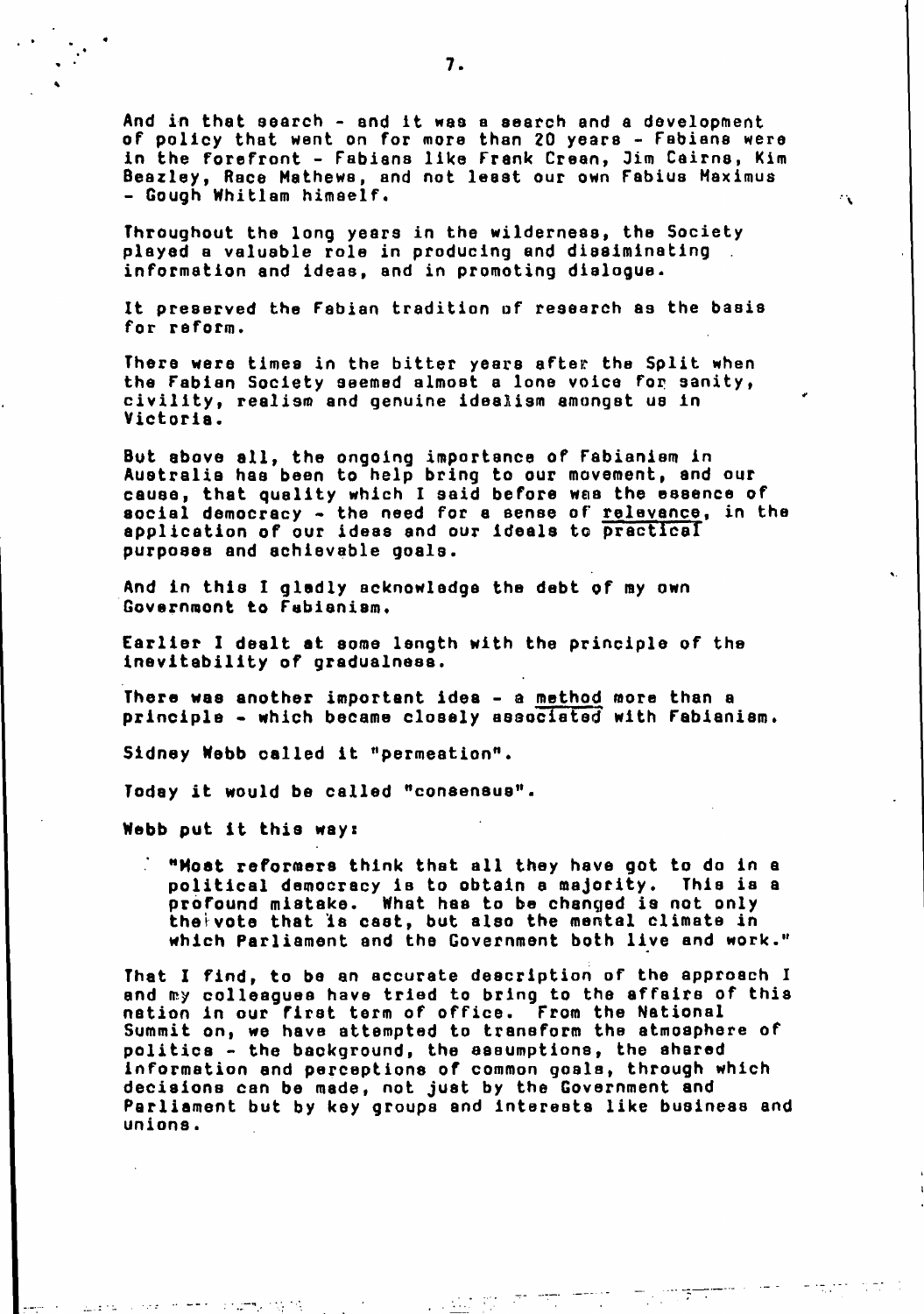**Of** course there are some who will misunderstand or misrepresent the nature of this approach and the meaning of' consensus.

It was ever thus.

Beatrice **Webb** describes in her diary of their Melbourne visit in **1898 a** meeting with people whom she only identifies **as** "some Victorian socialists" from her unflattering description clearly not members of the Labor Party -and writes:

"Sidney tried to explain the Fabian policy **of** permeation, with the result that the Chairman, in his concluding remarks, recommended the meeting to adopt Mr Webb's suggestion of taking the capitalist down a back street and then knocking him on the head."

 $\Delta$ 

We all have to face the fact that if our Government is to make really great and worthwhile reforms - reforms that will endure, reforms that will permanently change this nation then it is not enough simply to obtain **a** temporary majority at an election, or even successive elections.

For our reforms to endure, the whole mood and mind and attitudes of the nation must **be** permanently changed.

Certainly, we are proceeding to implement the policy an which we were elected and the platform of the Party with **a** thoroughness, **I** believe, not excelled **by** any previous Labor Government in our history. But-that specific task must go hand in'hand with the more general and deeper, longer range task - the task of establishing, in the mood and mind of this nation, permanent acceptance of the naturalness and Inevitability of change and reform, as the authentic Australian way of life..

And that, for the first time in our history, is what this Labor Government is attempting.

Let **me** conclude:

An occasion like this serves to bring home to us all, one of the great truths about our cause in Australia - the cause of Labor and social democracy.

And that is the continuity of our movement and the continuity of our role in our nation.

The Party itself is a hundred years old in 1991. The Labor movement is already wall over the century.

I.'

8.